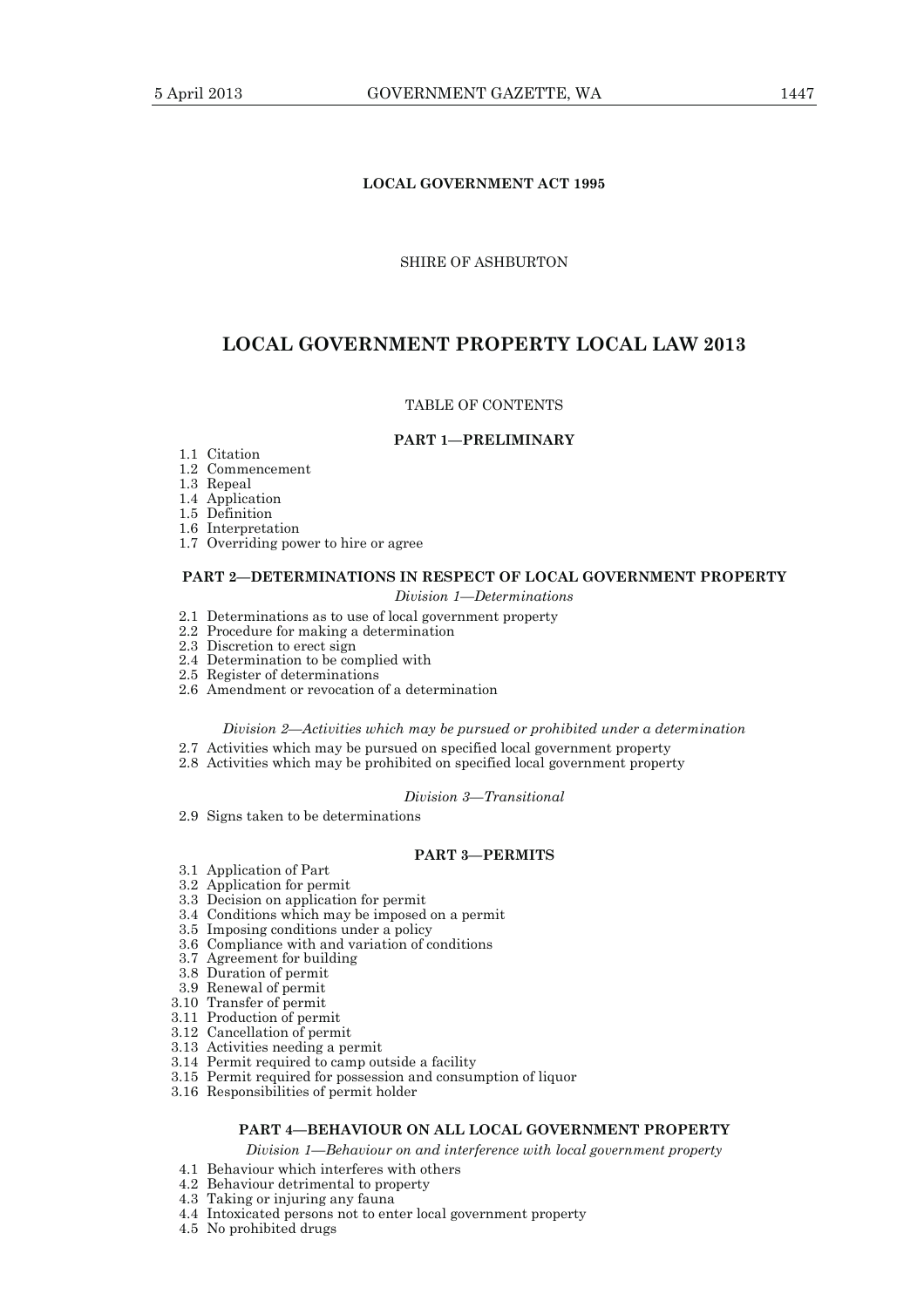4.6 Signs

## *Division 2—Signs*

## **PART 5—MATTERS RELATING TO PARTICULAR LOCAL GOVERNMENT PROPERTY**

*Division 1—Swimming pool areas* 

5.1 When entry must be refused

## *Division 2—Beaches*

- 5.2 Consumption of food or drink may be prohibited
- 5.3 Powers of surf life saving club members
	- 5.4 Authorizing other persons
	- 5.5 Persons to comply with signs and directions

#### *Division 3—Fenced or closed property*

5.6 No entry to fenced or closed local government property

*Division 4—Toilet blocks and change rooms*

5.7 Only specified gender to use entry of toilet block or change room

*Division 5 —Aerodrome (airport)* 

5.8 Access of animals restricted

#### *Division 6—Golf course*

- 5.9 Interpretation
- 5.10 Observance of special conditions of play

### **PART 6—FEES FOR ENTRY ON TO LOCAL GOVERNMENT PROPERTY**

6.1 No unauthorised entry to function

## **PART 7—JETTIES AND BRIDGES**

- 7.1 Interpretation
- 7.2 Application for consent and application fee
- 7.3 When use of jetty is prohibited
- 7.4 Method of mooring boat
- 7.5 When boat may remain moored
- 7.6 Authorised person may order removal of boat
- 7.7 Restrictions on launching
- 7.8 Loading and discharging
- 7.9 Outgoing cargo not to be stored on jetty
- 7.10 Removal of incoming cargo from jetty
- 7.11 Authorised person may direct removal
- 7.12 Handling of bulk cargo
- 7.13 Polluting surrounding area
- 7.14 Limitations on fishing

### **PART 8—OBJECTIONS AND APPEALS**

8.1 Application of Division 1, Part 9 of the Act

### **PART 9—MISCELLANEOUS**

- 9.1 Authorised person to be obeyed
- 9.2 Persons may be directed to leave local government property
- 9.3 Disposal of lost property
- 9.4 Liability for damage to local government property

## **PART 10—ENFORCEMENT**

- 10.1 Offence to fail to comply with notice
- 10.2 Local government may undertake requirements of notice
- 10.3 Offences and general penalty
- 10.4 Prescribed offences
- 10.5 Form of notices
	- 10.6 Impounding of goods
	- 10.7 Evidence of a determination

**Schedule 1—Prescribed Offences Schedule 2—Golf Course Reserve**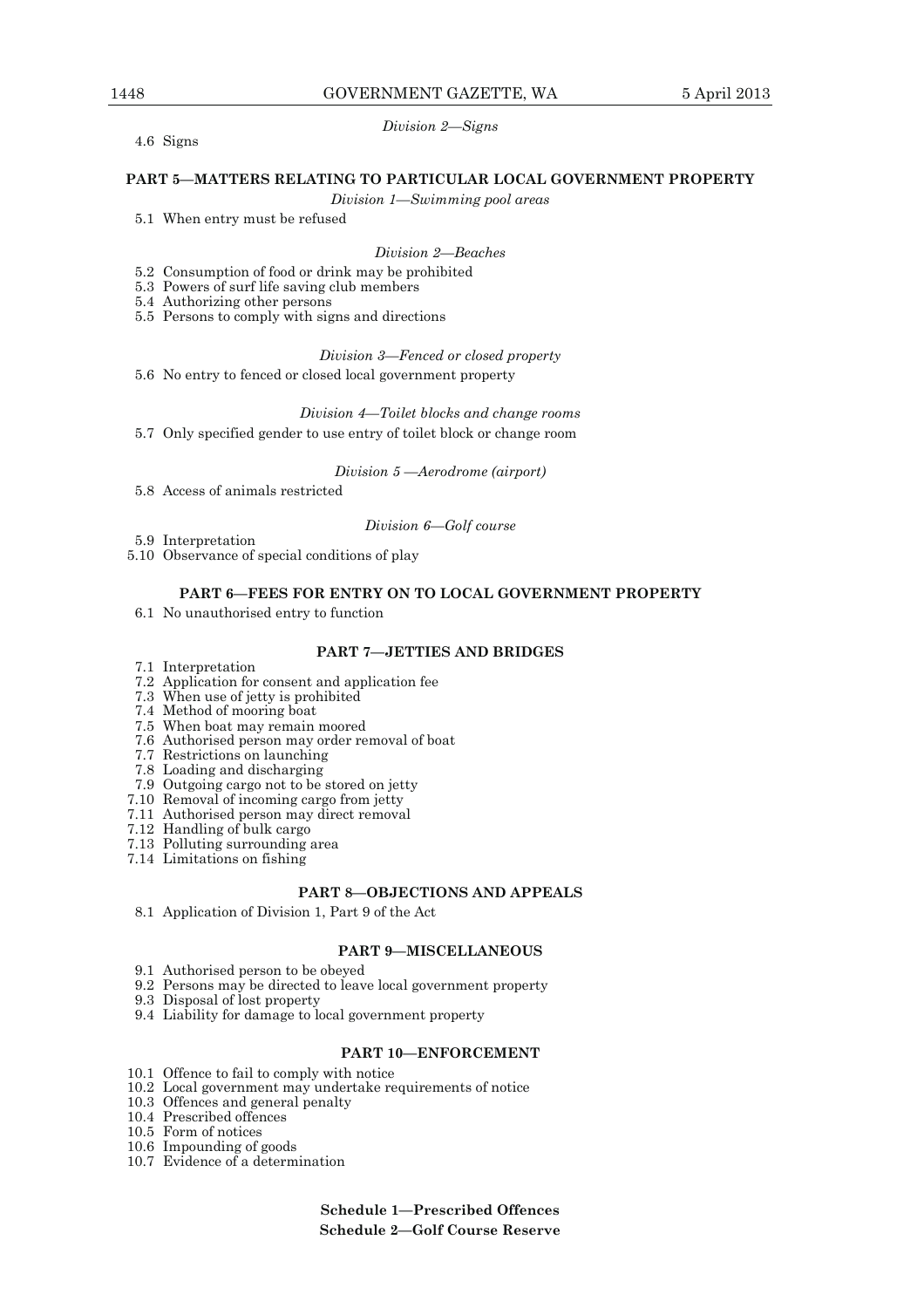## **LOCAL GOVERNMENT ACT 1995**

# SHIRE OF ASHBURTON

# **LOCAL GOVERNMENT PROPERTY LOCAL LAW 2013**

Under the powers conferred by the *Local Government Act 1995* and under all other powers enabling it, the Council of the Shire of Ashburton resolved on 13 March 2013 to make the following local law.

### **PART 1—PRELIMINARY**

# **1.1 Citation**

This local law may be cited as the *Shire of Ashburton Local Government Property Local Law 2013.*

#### **1.2 Commencement**

This local law comes into operation 14 days after the date of its publication in the *Government Gazette.* 

# **1.3 Repeal**

The following local laws are repealed—

- (a) *The Municipality of the Shire of Ashburton By-Laws Relating to Aerodromes* as published in the *Government Gazette* on 6 December 1996; and
- (b) The *Shire of Ashburton "Local Law Relating to the Management and Control of Public Swimming Pools"* as published in the *Government Gazette* on 3 June 1998.

### **1.4 Application**

This local law applies throughout the district.

### **1.5 Definitions**

In this local law unless the context otherwise requires—

*Act* means the *Local Government Act 1995*;

*applicant* means a person who applies for a permit under clause 3.2;

- *authorised person* means a person appointed by the local government under section 9.10 of the Act to perform any of the functions of an authorised person under this local law;
- *boat* means any ship, vessel or structure capable of being used in navigation by water, however propelled or moved, and includes a jet ski;

**building** means any building which is local government property and includes a—

- (a) hall or room;
- (b) corridor, stairway or annexe of any hall or room; and
- (c) jetty;
- *Code* means the Code of Practice for the Design, Operation, Management and Maintenance of Aquatic Facilities as published by the Executive Director, Public Health, pursuant to the provisions of section 344A (2) of the *Health Act 1911*;

*CEO* means the chief executive officer of the local government;

*closely related adult* means a parent, grandparent, brother, sister, uncle or aunt;

*commencement day* means the day on which this local law comes into operation;

*costs* of the local government include its administrative costs;

*Council* means the council of the local government:

*date of publication* means, where local public notice is required to be given of a matter under this local law, the date on which notice of the matter is published in a newspaper circulating generally throughout the district;

*determination* means a determination made under clause 2.1;

*district* means the district of the local government;

*function* means an event or activity characterised by all or any of the following—

- (a) formal organisation and preparation;
- (b) its occurrence is generally advertised or notified in writing to particular persons;
- (c) organisation by or on behalf of a club;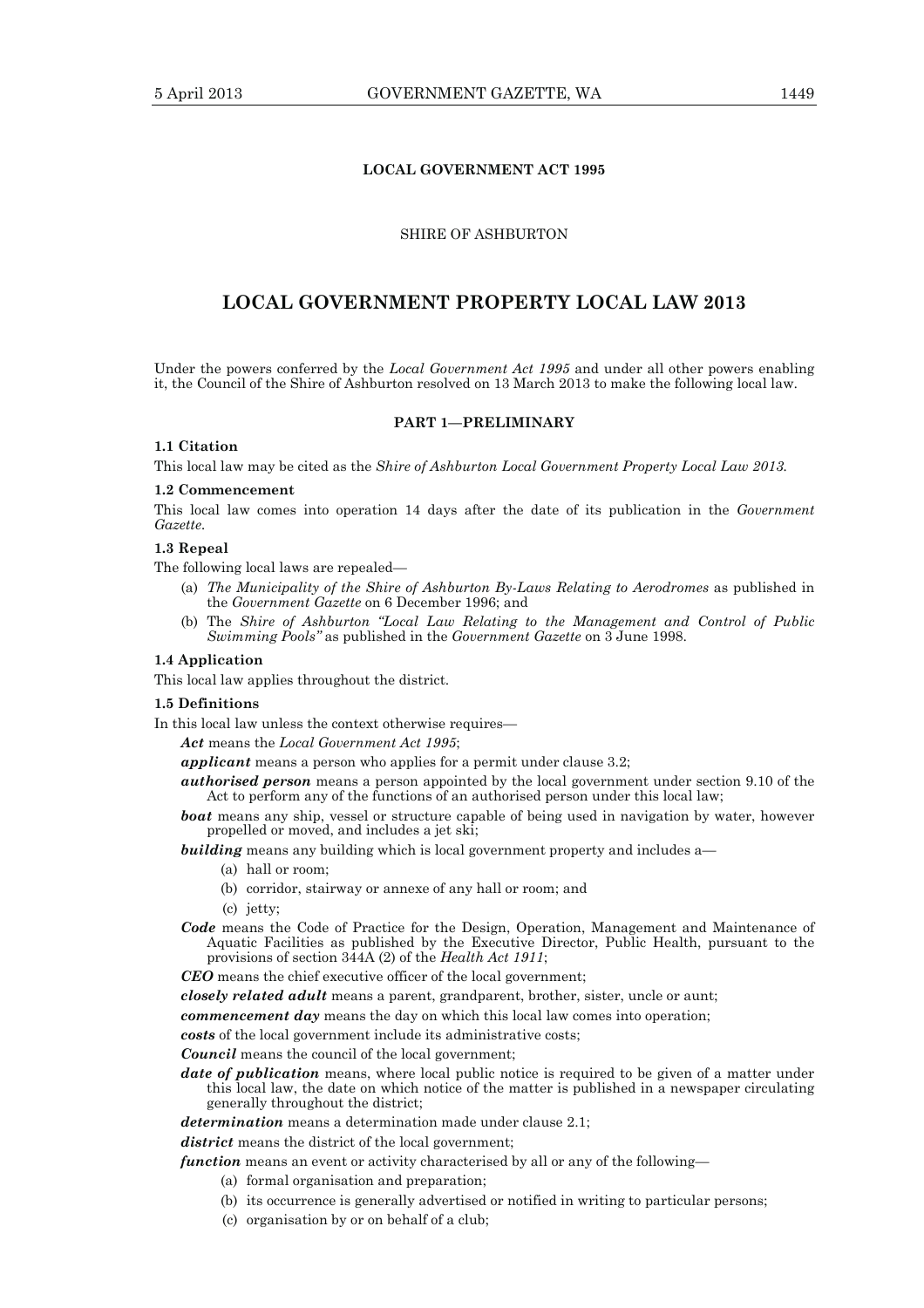- (d) payment of a fee to attend it; and
- (e) systematic recurrence in relation to the day, time and place;

*General Regulations* means the *Local Government (Functions and General) Regulations 1996; Health Act* means the *Health Act 1911*;

*liquor* has the same meaning as is given to it in section 3 of the *Liquor Control Act 1988*;

## *local government* means the Shire of Ashburton*;*

*local government property* means anything except a thoroughfare—

(a) which belongs to the local government;

- (b) of which the local government is the management body under the *Land Administration Act 1997*; or
- (c) which is an "otherwise unvested facility" within section 3.53 of the Act;

*local public notice* has the same meaning as in section 1.7 of the Act;

- *Manager* means the person for the time being employed by the local government to control and manage a pool area or other facility which is local government property and includes the person's assistant or deputy;
- *nuisance* means—
	- (a) anything, condition, circumstance, or state of affairs which is injurious or dangerous to the health of a reasonable person, or which has a disturbing effect on the state of reasonable physical, mental or social well-being of a person.
	- (b) anything a person does or permits or causes to be done which interferes with or is likely to interfere with the enjoyment or safe use by another person of any public place; and
	- (c) anything a person does on public or private land which detracts from or interferes with the enjoyment or value of lands owned by another person.

*permit* means a permit issued under this local law;

*permit holder* means a person who holds a valid permit;

*person* does not include the local government:

- *pool area* means any swimming and wading pools and spas and all buildings, structures, fittings, fixtures, machinery, chattels, furniture and equipment forming part of or used in connection with such swimming and wading pools and spas which are local government property;
- *sign* includes a notice, flag, mark, structure or device approved by the local government on which may be shown words, numbers, expressions or symbols;
- *trading* means the selling or hiring, or the offering for sale or hire of goods or services, and includes displaying goods for the purpose of—
	- (a) offering them for sale or hire;
	- (b) inviting offers for their sale or hire;
	- (c) soliciting orders for them; or
	- (d) carrying out any other transaction in relation to them;

*vehicle* includes—

- (a) every conveyance and every object capable of being propelled or drawn on wheels, tracks or otherwise; and
- (b) an animal being ridden or driven,
- but excludes—
	- (c) a wheel-chair or any device designed for use, by a physically impaired person on a footpath;
	- (d) a pram, a stroller or a similar device; and
	- (e) a boat.

## **1.6 Interpretation**

In this local law, a reference to local government property includes a reference to any part of that local government property.

## **1.7 Overriding power to hire or agree**

Despite anything to the contrary in this local law, the local government may—

- (a) hire local government property to any person; or
- (b) enter into an agreement with any person regarding the use of any local government property.

## **PART 2—DETERMINATIONS IN RESPECT OF LOCAL GOVERNMENT PROPERTY**

*Division 1—Determinations* 

## **2.1 Determinations as to use of local government property**

- (1) The local government may make a determination in accordance with clause 2.2—
	- (a) setting aside specified local government property for the pursuit of all or any of the activities referred to in clause 2.7;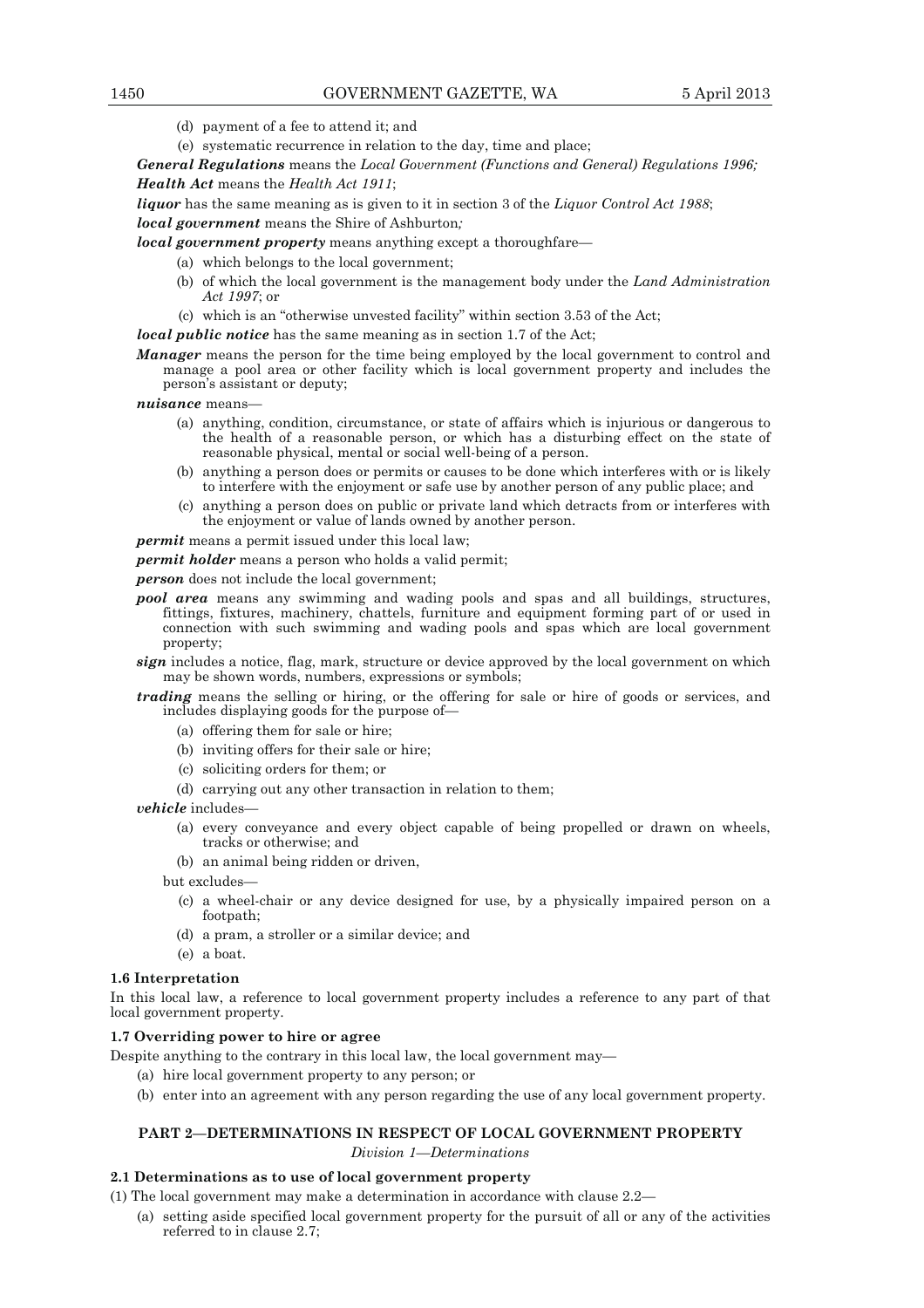- (b) prohibiting a person from pursuing all or any of the activities referred to in clause 2.8 on specified local government property;
- (c) as to the matters in clauses  $2.7(2)$  and  $2.8(2)$ ; and
- (d) as to any matter ancillary or necessary to give effect to a determination.

## **2.2 Procedure for making a determination**

- (1) The local government is to give local public notice of its intention to make a determination.
- (2) The local public notice referred to in subclause (1) is to state that—
	- (a) the local government intends to make a determination, the purpose and effect of which is summarised in the notice;
	- (b) a copy of the proposed determination may be inspected and obtained from the offices of the local government; and
	- (c) submissions in writing about the proposed determination may be lodged with the local government within 21 days after the date of publication.
- (3) If no submissions are received in accordance with subclause (2)(c), the Council is to decide to—
	- (a) give local public notice that the proposed determination has effect as a determination on and from the date of publication;
	- (b) amend the proposed determination, in which case subclause (5) will apply; or
	- (c) not continue with the proposed determination.
- (4) If submissions are received in accordance with subclause (2)(c) the Council is to—
	- (a) consider those submissions; and
	- (b) decide—
		- (i) whether or not to amend the proposed determination; or
		- (ii) not to continue with the proposed determination.
- (5) If the Council decides to amend the proposed determination, it is to give local public notice—
	- (a) of the effect of the amendments; and
	- (b) that the proposed determination has effect as a determination on and from the date of publication.

(6) If the Council decides not to amend the proposed determination, it is to give local public notice that the proposed determination has effect as a determination on and from the date of publication.

(7) A proposed determination is to have effect as a determination on and from the date of publication of the local public notice referred to in subclauses (3), (5) and (6).

(8) A decision under subclause (3) or (4) is not to be delegated by the Council.

### **2.3 Discretion to erect sign**

The local government may erect a sign on local government property to give notice of the effect of a determination which applies to that property.

### **2.4 Determination to be complied with**

A person must comply with a determination.

### **2.5 Register of determinations**

(1) The local government is to keep a register of determinations made under clause 2.1, and of any amendments to or revocations of determinations made under clause 2.6.

(2) Sections 5.94 and 5.95 of the Act are to apply to the register referred to in subclause (1) and for that purpose the register is to be taken to be information within section  $5.94(u)(i)$  of the Act.

## **2.6 Amendment or revocation of a determination**

(1) The Council may amend or revoke a determination.

(2) The provisions of clause 2.2 are to apply to an amendment of a determination as if the amendment were a proposed determination.

(3) If the Council revokes a determination it is to give local public notice of the revocation and the determination is to cease to have effect on the date of publication.

### *Division 2—Activities which may be pursued or prohibited under a determination*

## **2.7 Activities which may be pursued on specified local government property**

(1) A determination may provide that specified local government property is set aside as an area on which a person may—

- (a) bring, ride or drive an animal;
- (b) take, ride or drive a vehicle, or a particular class of vehicle;
- (c) fly or use a motorised model aeroplane;
- (d) use a children's playground provided that the person is under an age specified in the determination, but the determination is not to apply to a person having the charge of a person under the specified age;
- (e) launch, beach or leave a boat;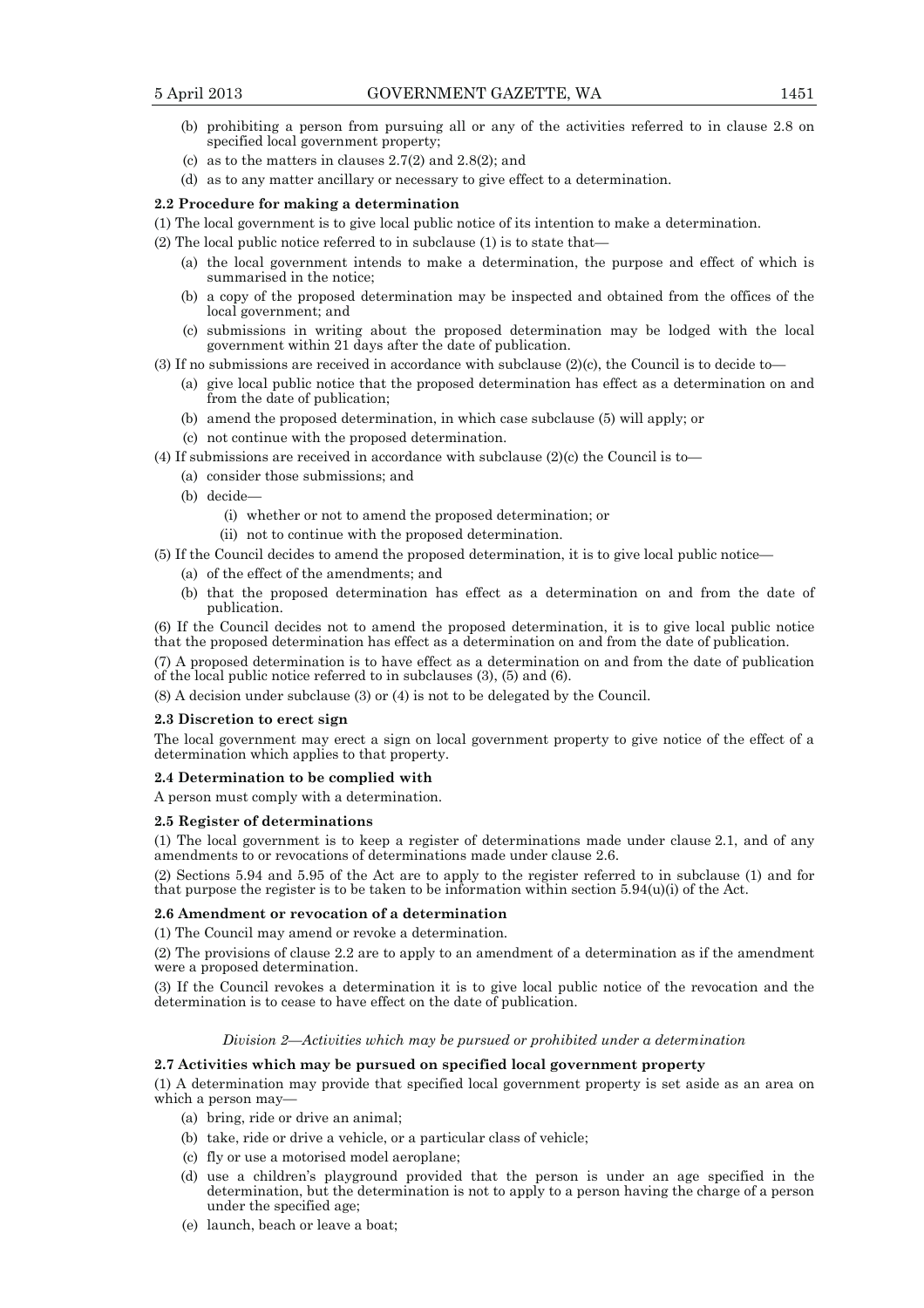- (f) take or use a boat, or a particular class of boat;
- (g) deposit refuse, rubbish or liquid waste, whether or not of particular classes, and whether or not in specified areas of that local government property;
- (h) play or practice—
	- (i) golf or archery;
	- (ii) pistol or rifle shooting, but subject to the compliance of that person with the *Firearms Act 1973*; or
	- (iii) a similar activity, specified in the determination, involving the use of a projectile which, in the opinion of the local government may cause injury or damage to a person or property;
- (i) ride a bicycle, a skateboard, rollerblades, a sandboard or a similar device; and
- (j) wear no clothing.

(2) A determination may specify the extent to which and the manner in which an activity referred to in subclause (1) may be pursued and in particular—

- (a) the days and times during which the activity may be pursued;
- (b) that an activity may be pursued on a class of local government property, specified local government property or all local government property;
- (c) that an activity is to be taken to be prohibited on all local government property other than that specified in the determination;
- (d) may limit the activity to a class of vehicles, boats, equipment or things, or may extend it to all vehicles, boats, equipment or things;
- (e) may specify that the activity can be pursued by a class of persons or all persons; and
- (f) may distinguish between different classes of the activity.

## **2.8 Activities which may be prohibited on specified local government property**

(1) A determination may provide that a person is prohibited from pursuing all or any of the following activities on specified local government property—

- (a) smoking on premises;
- (b) riding a bicycle, a skateboard, rollerblades, a sandboard or a similar device;
- (c) taking, riding or driving a vehicle on the property or a particular class of vehicle;
- (d) riding or driving a vehicle of a particular class or any vehicle above a specified speed;
- (e) taking or using a boat, or a particular class of boat;
- (f) the playing or practice of—
	- (i) golf, archery, pistol shooting or rifle shooting; or
	- (ii) a similar activity, specified in the determination, involving the use of a projectile which, in the opinion of the local government may cause injury or damage to a person or property;
- (g) the playing or practice of any ball game which may cause detriment to the property or any fauna on the property; and
- (h) the traversing of sand dunes or land which in the opinion of the local government has environmental value warranting such protection, either absolutely or except by paths provided for that purpose.

(2) A determination may specify the extent to which and the manner in which a person is prohibited from pursuing an activity referred to in subclause (1) and, in particular—

- (a) the days and times during which the activity is prohibited;
- (b) that an activity is prohibited on a class of local government property, specified local government property or all local government property;
- (c) that an activity is prohibited in respect of a class of vehicles, boats, equipment or things, or all vehicles, boats, equipment or things;
- (d) that an activity is prohibited in respect of a class of persons or all persons; and
- (e) may distinguish between different classes of the activity.
- (3) In this clause
	- *premises* means a building, stadium or similar structure which is local government property, but not an open space such as a park or a playing field.

# *Division 3—Transitional*

# **2.9 Signs taken to be determinations**

(1) Where a sign erected on local government property has been erected under a local law of the local government repealed by this local law, then it is to be taken to be and have effect as a determination on and from the commencement day, except to the extent that the sign is inconsistent with any provision of this local law or any determination made under clause 2.1.

(2) Clause 2.5 does not apply to a sign referred to in subclause (1).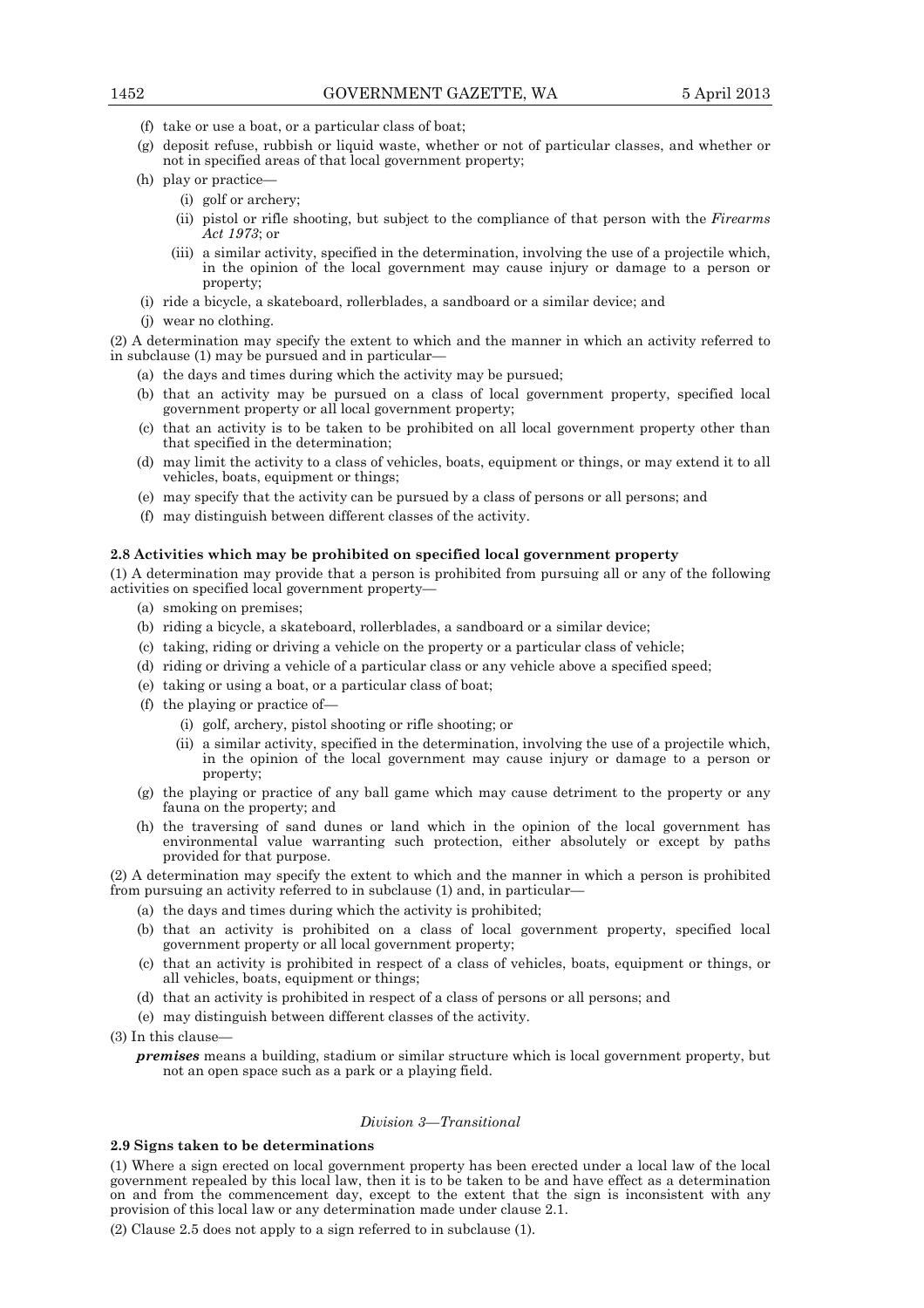## **PART 3—PERMITS**

# *Division 1—Preliminary*

### **3.1 Application of Part**

This Part does not apply to a person who uses or occupies local government property under a written agreement with the local government to do so.

## **3.2 Application for permit**

(1) Where a person is required to obtain a permit under this local law, that person shall apply for the permit in accordance with subclause (2).

(2) An application for a permit under this local law shall—

- (a) be in the form determined by the local government;
- (b) be signed by the applicant;
- (c) provide the information required by the form; and
- (d) be forwarded to the CEO together with any fee imposed and determined by the local government under and in accordance with sections 6.16 to 6.19 of the Act.

(3) The local government may require an applicant to provide additional information reasonably related to an application before determining an application for a permit.

(4) The local government may require an applicant to give local public notice of the application for a permit.

(5) The local government may refuse to consider an application for a permit which is not in accordance with subclause (2) or where the requirements of subclause (3) or (4) have not been satisfied.

### **3.3 Decision on application for permit**

(1) The local government may—

- (a) approve an application for a permit unconditionally or subject to any conditions; or
- (b) refuse to approve an application for a permit.

(2) If the local government approves an application for a permit, it is to issue to the applicant, a permit in the form determined by the local government.

(3) If the local government refuses to approve an application for a permit, it is to give written notice of that refusal to the applicant.

(4) The local government may, at any time, amend a condition of approval and the amended condition takes effect when written notice of it is given to the permit holder.

## **3.4 Conditions which may be imposed on a permit**

(1) Examples of the conditions that the local government may impose on a permit are conditions relating to—

- (a) the payment of a fee;
- (b) compliance with a standard or a policy of the local government adopted by the local government;
- (c) the duration and commencement of the permit;
- (d) the commencement of the permit being contingent on the happening of an event;
- (e) the rectification, remedying or restoration of a situation or circumstance reasonably related to the application;
- (f) the approval of another application for a permit which may be required by the local government under any written law;
- (g) the area of the district to which the permit applies;
- (h) where a permit is issued for an activity which will or may cause damage to local government property, the payment of a deposit or bond against such damage; and
- (i) the obtaining of public risk insurance in an amount and on terms reasonably required by the local government.

(2) Examples of the type and content of the conditions on which a permit to hire local government property may be issued—

- (a) when fees and charges are to be paid;
- (b) payment of a bond against possible damage or cleaning expenses or both;
- (c) restrictions on the erection of material or external decorations;
- (d) rules about the use of furniture, plant and effects;
- (e) limitations on the number of persons who may attend any function in or on local government property;
- (f) the duration of the hire;
- (g) the right of the local government to cancel a booking during the course of an annual or seasonal booking, if the local government sees fit;
- (h) a prohibition on the sale, supply or consumption of liquor unless a liquor licence is first obtained for that purpose under the *Liquor Control Act 1988*;
- (i) whether or not the hire is for the exclusive use of the local government property;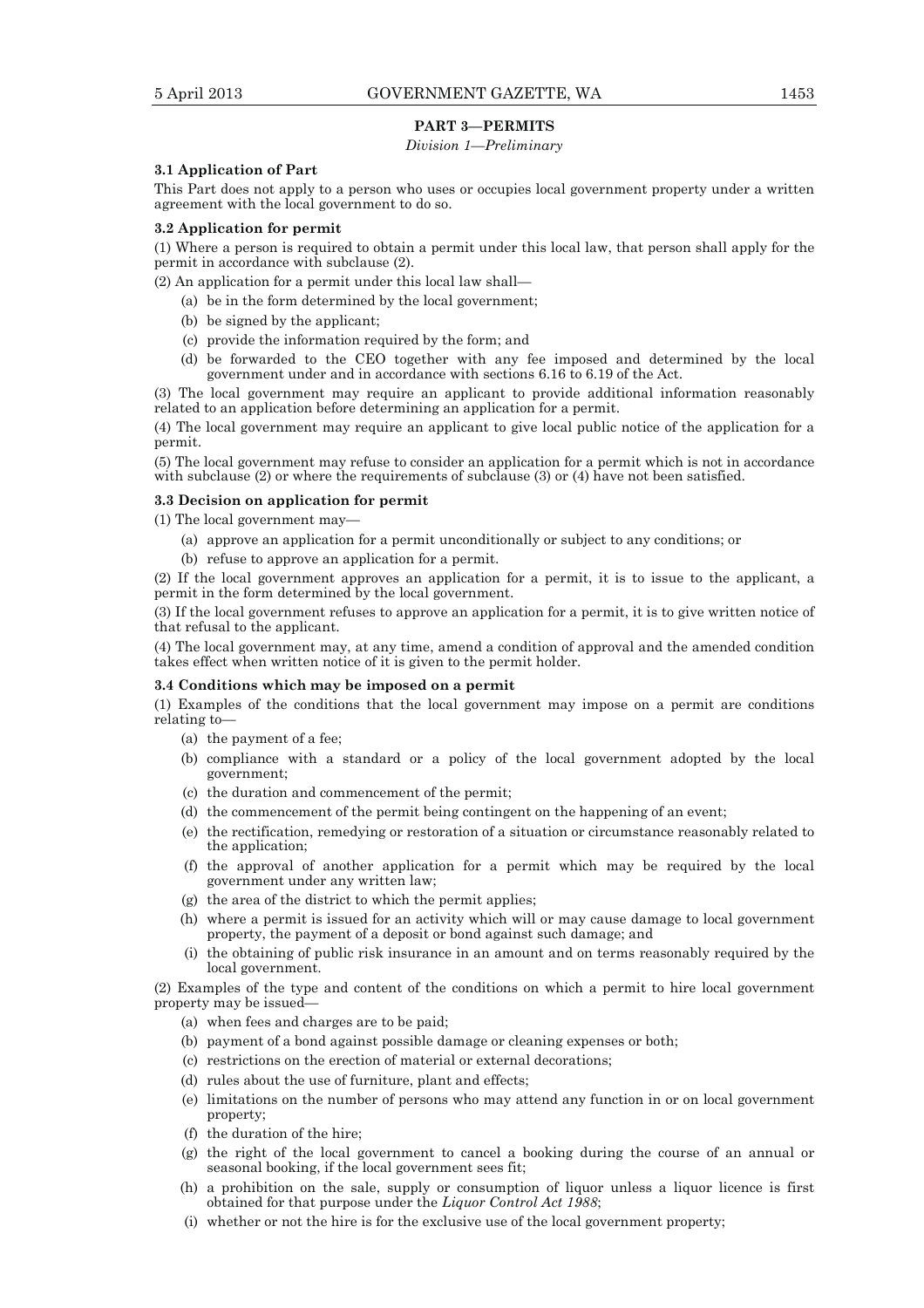- (j) the obtaining of a policy of insurance in the names of both the local government and the hirer, indemnifying the local government in respect of any injury to any person or any damage to any property which may occur in connection with the hire of the local government property by the hirer; and
- (k) the provision of an indemnity from the hirer, indemnifying the local government in respect of any injury to any person or any damage to any property which may occur in connection with the hire of the local government property by the hirer.

## **3.5 Imposing conditions under a policy**

## (1) In this clause—

*policy* means a policy of the local government adopted by the Council containing conditions subject to which an application for a permit may be approved under clause  $3.3(1)(a)$ .

(2) Under clause 3.3(1)(a) the local government may approve an application subject to conditions by reference to a policy.

(3) The local government must give a copy of the policy, or the part of the policy which is relevant to the application for a permit, with the form of permit referred to in clause 3.3(2).

(4) An application for a permit shall is not to be taken to have been approved subject to the conditions contained in a policy until the local government gives the permit holder a copy of the policy or the part of the policy which is relevant to the application.

(5) Sections 5.94 and 5.95 of the Act shall apply to a policy and for that purpose a policy shall be deemed to be information within section  $5.94(\hat{u})(i)$  of the Act.

## **3.6 Compliance with conditions**

Where an application for a permit has been approved subject to conditions, the permit holder shall comply with each of those conditions.

## **3.7 Agreement for building**

Where a person applies for a permit to erect a building on local government property the local government may enter into an agreement with the permit holder in respect of the ownership of the materials in the building.

## **3.8 Duration of permit**

A permit is valid for one year from the date on which it is issued, unless—

- (a) it is otherwise stated in this local law or in the permit; or
- (b) it is cancelled under clause 3.12.

# **3.9 Renewal of permit**

(1) A permit holder may apply to the local government in writing prior to expiry of a permit for the renewal of the permit.

(2) The provisions of this Part apply to an application for the renewal of a permit as though it were an application for a permit.

## **3.10 Transfer of permit**

(1) An application for the transfer of a valid permit is to—

- (a) be made in writing;
- (b) be signed by the permit holder and the proposed transferee of the permit;
- (c) provide such information as the local government may require to enable the application to be determined; and
- (d) be forwarded to the CEO together with any fee imposed and determined by the local government under and in accordance with sections 6.16 to 6.19 of the Act.

(2) The local government may approve an application for the transfer of a permit, refuse to approve it or approve it subject to any conditions.

(3) Where the local government approves an application for the transfer of a permit, the transfer may be effected by an endorsement on the permit signed by the Chief Executive Officer.

(4) Where the local government approves the transfer of a permit, it is not required to refund any part of any fee paid by the former permit holder.

## **3.11 Production of permit**

A permit holder is to produce to an authorised person her or his permit immediately upon being required to do so by that authorised person.

# **3.12 Cancellation of permit**

(1) Subject to clause 9.1, a permit may be cancelled by the local government if the permit holder has not complied with a—

- (a) condition of the permit; or
- (b) determination or a provision of any written law which may relate to the activity regulated by the permit.

(2) On the cancellation of a permit the permit holder—

- (a) shall return the permit as soon as practicable to the CEO; and
- (b) is to be taken to have forfeited any fees paid in respect of the permit.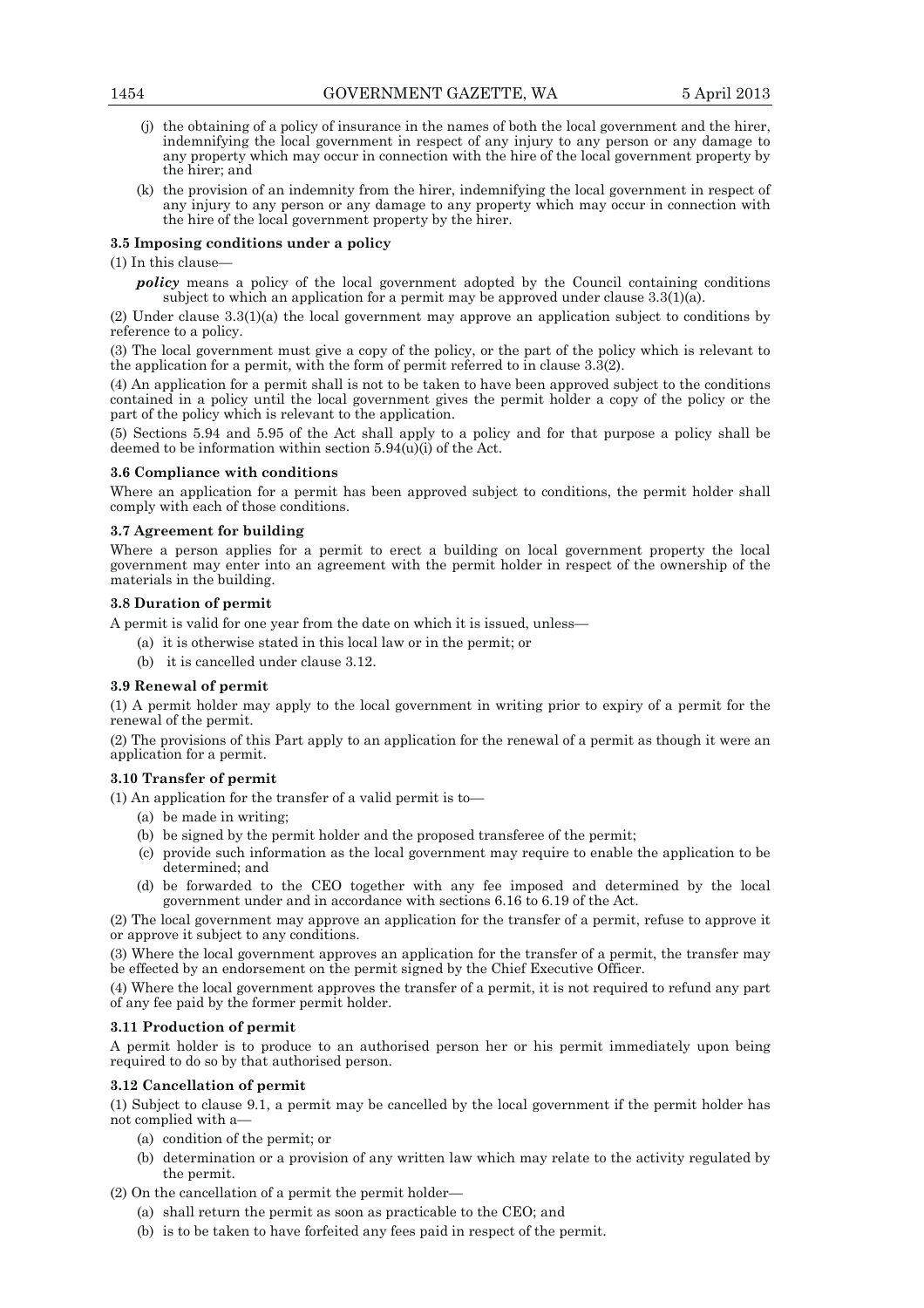## **3.13 Activities needing a permit**

- (1) A person shall not without a permit—
	- (a) subject to subclause (3), hire local government property;
	- (b) advertise anything by any means on local government property;
	- (c) erect, on local government property, a structure for public amusement or for any performance, whether for gain or otherwise;
	- (d) teach, coach or train, for profit, any person in a pool area or an indoor recreation facility which is local government property;
	- (e) plant any plant or sow any seeds on local government property;
	- (f) carry on any trading on local government property unless the trading is conducted—
		- (i) with the consent of a person who holds a permit to conduct a function, and where the trading is carried on under and in accordance with the permit; or
		- (ii) by a person who has a licence or permit to carry on trading on local government property under any written law;
	- (g) unless an employee of the local government in the course of her or his duties or on an area set aside for that purpose—
		- (i) drive or ride or take any vehicle on to local government property; or
		- (ii) park or stop any vehicle on local government property;
	- (h) conduct a function on local government property;
	- (i) charge any person for entry to local government property, unless the charge is for entry to land or a building hired by a voluntary non-profit organisation;
	- (j) light a fire on local government property except in a facility provided for that purpose;
	- (k) parachute, hang glide, abseil or base jump from or on to local government property;
	- (l) erect a building or a refuelling site on local government property;
	- (m) make any excavation on or erect or remove any fence on local government property;
	- (n) erect or install any structure above or below ground, which is local government property, for the purpose of supplying any water, power, sewer, communication, television or similar service to a person;
	- (o) deposit or store anything on local government property;
	- (p) conduct or take part in any gambling game or contest or bet, or offer to bet, publicly; or
	- (q) erect, install, operate or use any broadcasting, public address system, loudspeaker or other device for the amplification of sound on local government property.

(2) The local government may exempt a person from compliance with subclause (1) on the application of that person.

(3) The local government may exempt specified local government property or a class of local government property from the application of subclause  $(1)(\tilde{a})$ .

#### **3.14 Permit required to camp outside a facility**

(1) In this clause—

*facility* has the same meaning as is given to it in section 5(1) of the *Caravan Parks and Camping Grounds Act 1995*.

- (2) This clause does not apply to a facility operated by the local government.
- (3) Except in accordance a permit, a person must not—
	- (a) camp on, lodge at or occupy any structure at night for the purpose of sleeping on local government property; or
	- (b) erect any tent, camp, hut or similar structure on local government property.

(4) The maximum period for which the local government may approve an application for a permit in respect to paragraph (a) or (b) of subclause (3) is that provided in regulation 11(2)(a) of the *Caravan Parks and Camping Grounds Regulations 1997.* 

### **3.15 Permit required for possession and consumption of liquor**

(1) A person, on local government property, shall not consume any liquor or have in her or his possession or under her or his control any liquor, unless—

- (a) that is permitted under the *Liquor Control Act 1988*; and
- (b) a permit has been obtained for that purpose.
- (2) Subclause (1) does not apply where the liquor is in a sealed container.

### **3.16 Responsibilities of permit holder**

A holder of a permit shall in respect of local government property to which the permit relates—

- (a) ensure that an authorised person has unobstructed access to the local government property for the purpose of inspecting the property or enforcing any provision of this local law;
- (b) leave the local government property in a clean and tidy condition after its use;
- (c) report any damage or defacement of the local government property to the local government; and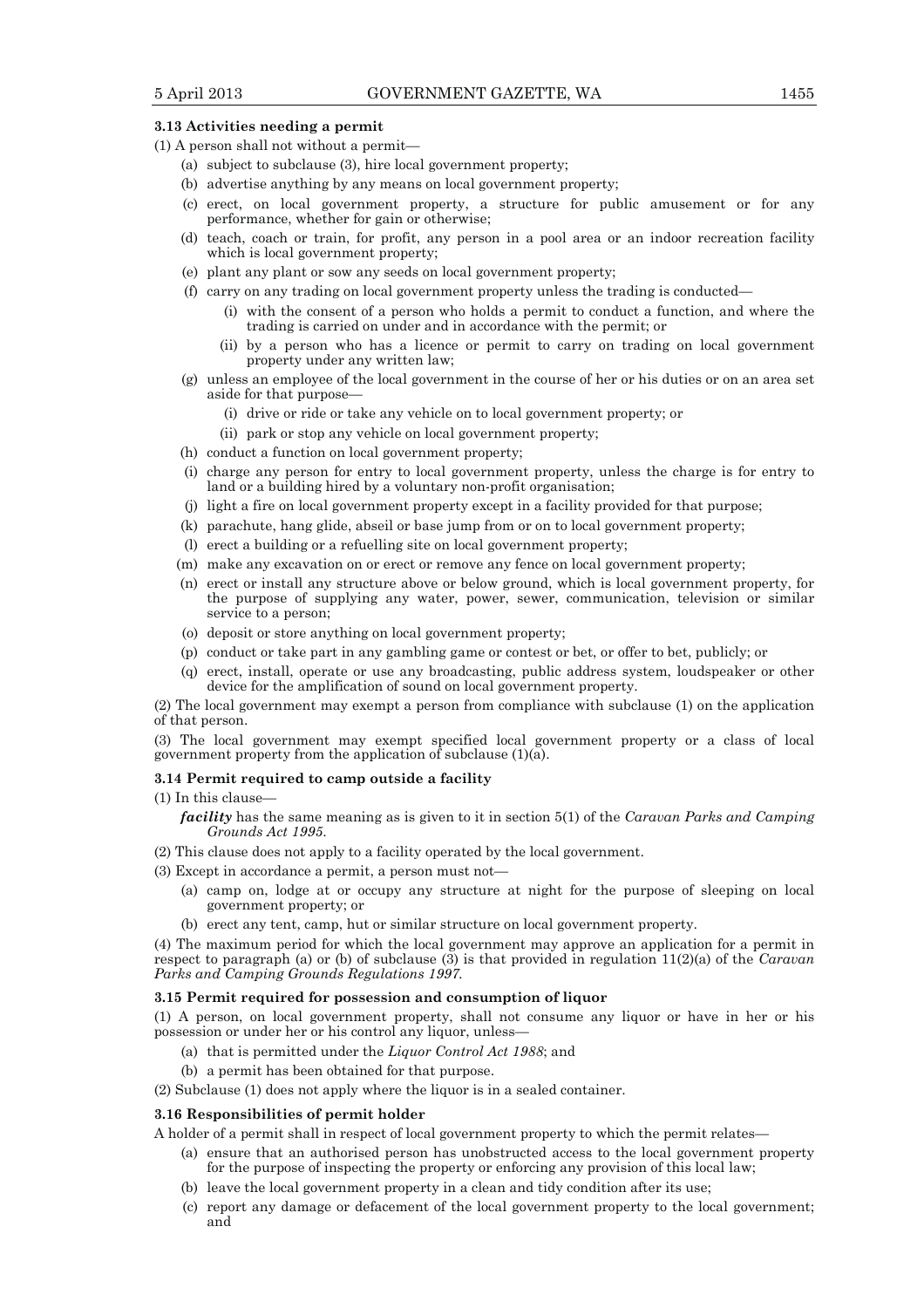(d) prevent the consumption of any liquor on the local government property unless the permit allows it and a licence has been obtained under the *Liquor Control Act 1988* for that purpose.

# **PART 4—BEHAVIOUR ON ALL LOCAL GOVERNMENT PROPERTY**

*Division 1—Behaviour on and interference with local government property* 

## **4.1 Behaviour which interferes with others**

- A person shall not in or on any local government property behave in a manner which—
	- (a) interferes with the enjoyment of a person who might use the property;
	- (b) cause a disturbance to nearby residents; or
	- (c) creates a nuisance.

## **4.2 Behaviour detrimental to property**

(1) A person shall not behave in or on local government property in a way which is or might be detrimental to the property.

# (2) In subclause (1)—

*detrimental* to the property includes—

- (a) removing anything from the local government property such as a rock, a plant or a seat provided for the use of any person; and
- (b) destroying, defacing or damaging any thing on the local government property, such as a plant, a seat provided for the use of any person or a building.

### **4.3 Taking or injuring any fauna**

(1) A person shall not, take, injure or kill or attempt to take, injure or kill any fauna which is on or above any local government property, unless that person is authorised under a written law to do so.  $(2)$  In this clause

- *fauna* means any animal indigenous to or which periodically migrates to any State or Territory of the Commonwealth or the territorial waters of the Commonwealth and includes, in relation to any such animal—
	- (a) any class of animal or individual member; or
	- (b) the eggs or larvae.

### **4.4 Removing or damaging any flora**

(1) A person must not remove or damage any flora which is on or above any local government property, unless that person is authorised to do so under written law or with the written approval of the local government.

### (2) In this clause—

*flora* means all vascular plants other than plants recognised as weeds.

## **4.5 Intoxicated persons not to enter local government property**

A person must not enter or remain on local government property while under the influence of liquor or a prohibited drug.

## **4.6 No prohibited drugs**

A person shall not take a prohibited drug on to, or consume or use a prohibited drug on, local government property.

### **4.7 Refusal of entry to local government property**

(1) An authorised person may refuse to allow entry, or suspend admission, to any local government property by any person who he or she believes has behaved in a manner contrary to the provisions of this Part.

(2) This refusal or suspension can be for any period of up to 12 months as decided by that authorised person.

(3) A decision made under this clause is a decision to which Part 8 applies.

## *Division 2—Signs*

## **4.8 Signs**

(1) A local government may erect a sign on local government property specifying any conditions of use which apply to that property.

(2) A person shall comply with a sign erected under subclause (1).

(3) A condition of use specified on a sign erected under subclause (1) is—

- (a) not to be inconsistent with any provision of this local law or any determination; and
- (b) to be for the purpose of giving notice of the effect of a provision of this local law.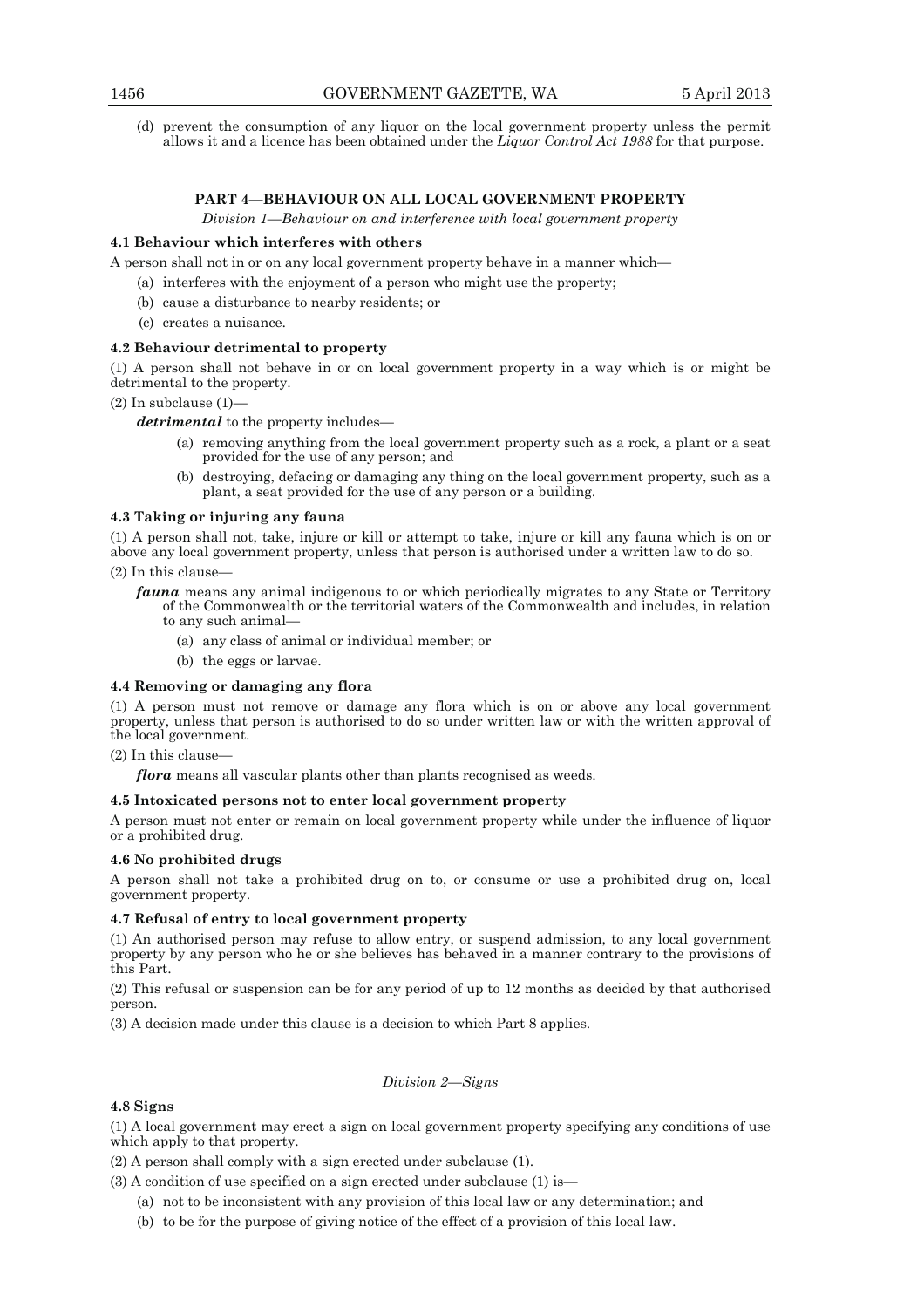# **PART 5—MATTERS RELATING TO PARTICULAR LOCAL GOVERNMENT PROPERTY**

*Division 1—Swimming pool areas* 

# **5.1 When entry must be refused**

- (1) A Manager or an authorised person must refuse admission to a pool area any person who—
	- (a) in her or his opinion is—
		- (i) under the minimum age of that specified in the Code and who is unaccompanied by a responsible person over the age of that specified in the Code;
		- (ii) under the minimum age that specified in the Code and who is accompanied by a responsible person over the age of that specified in the Code where the responsible person is incapable of, or not providing, adequate supervision of, or care, for that person;
		- (iii) suffering from any contagious, infectious or cutaneous disease or complaint, or is in an unclean condition;
		- (iv) under the influence of liquor or a prohibited drug; or
	- (b) is to be refused admission under and in accordance with a decision of the local government for breaching a clause of this local law.

(2) If a person referred to in paragraph (a) or (b) of subclause (1) is in a pool area, a Manager of an authorised person must—

- (a) direct the person to leave; and
- (b) if the person refuses or fails to leave, remove the person or arrange for the person to be removed, from the pool area.

### **5.2 Consumption of food or drink may be prohibited**

A person must not consume any food or drink in an area where consumption is prohibited by a sign.

## *Division 2—Beaches*

## **5.3 Powers of surf life saving club members**

(1) Subject to subclause (2), the local government may authorize under section 9.10 of the Act the members of a surf life saving club to perform all or any of the following functions in relation to a beach—

- (a) patrol any beach;
- (b) carry out any activity on any beach;
- (c) erect signs designating bathing areas and signs regulating, prohibiting or restricting specified activities on the whole or any part of a beach or in or on the water adjacent to the beach and to direct persons on the beach or in or on the water to comply with such signs;
- (d) temporarily enclose any area with rope, hessian, wire or any other means for the conduct of surf life saving club activities; and
- (e) direct persons to leave the water adjacent to a beach during dangerous conditions or if a shark is suspected of being in the vicinity of a beach.

(2) Under subclause (1), the local government shall authorize only those members who have been recommended by the surf life saving club as competent to perform the functions referred to in that subclause in respect of which they are authorized.

(3) Under subclause (1), the local government may authorize members generally, or in relation to particular times, days or months.

#### **5.4 Persons to comply with signs and directions**

A person must—

- (a) not act in contravention of any sign erected on a beach under clause  $5.3(1)(c)$ ;
- (b) not enter an area which has been temporarily closed with rope, hessian, wire or any other means for the conduct of surf life saving club activities, unless he or she is a member of the club or has obtained permission to enter from the club;
- (c) comply with any direction given under clause  $5.3.1(1)(c)$  or  $5.3.1(1)(e)$ ; and
- (d) not interfere with, obscure, obstruct, or hang any item of clothing or towel on a flag, sign, notice or item of life saving equipment.

#### *Division 3—Fenced or closed property*

### **5.5 No entry to fenced or closed local government property**

A person must not enter local government property which has been fenced off or closed to the public by a sign or otherwise, unless that person is authorised to do so by the local government.

#### *Division 4—Toilet blocks and change rooms*

## **5.6 Only specified gender to use entry of toilet block or change room**

(1) Where a sign on a toilet block or change room specifies that a particular entry of the toilet block or change room is to be used by—

 (a) females—then a person of the male gender must not use that entry of the toilet block or change room; or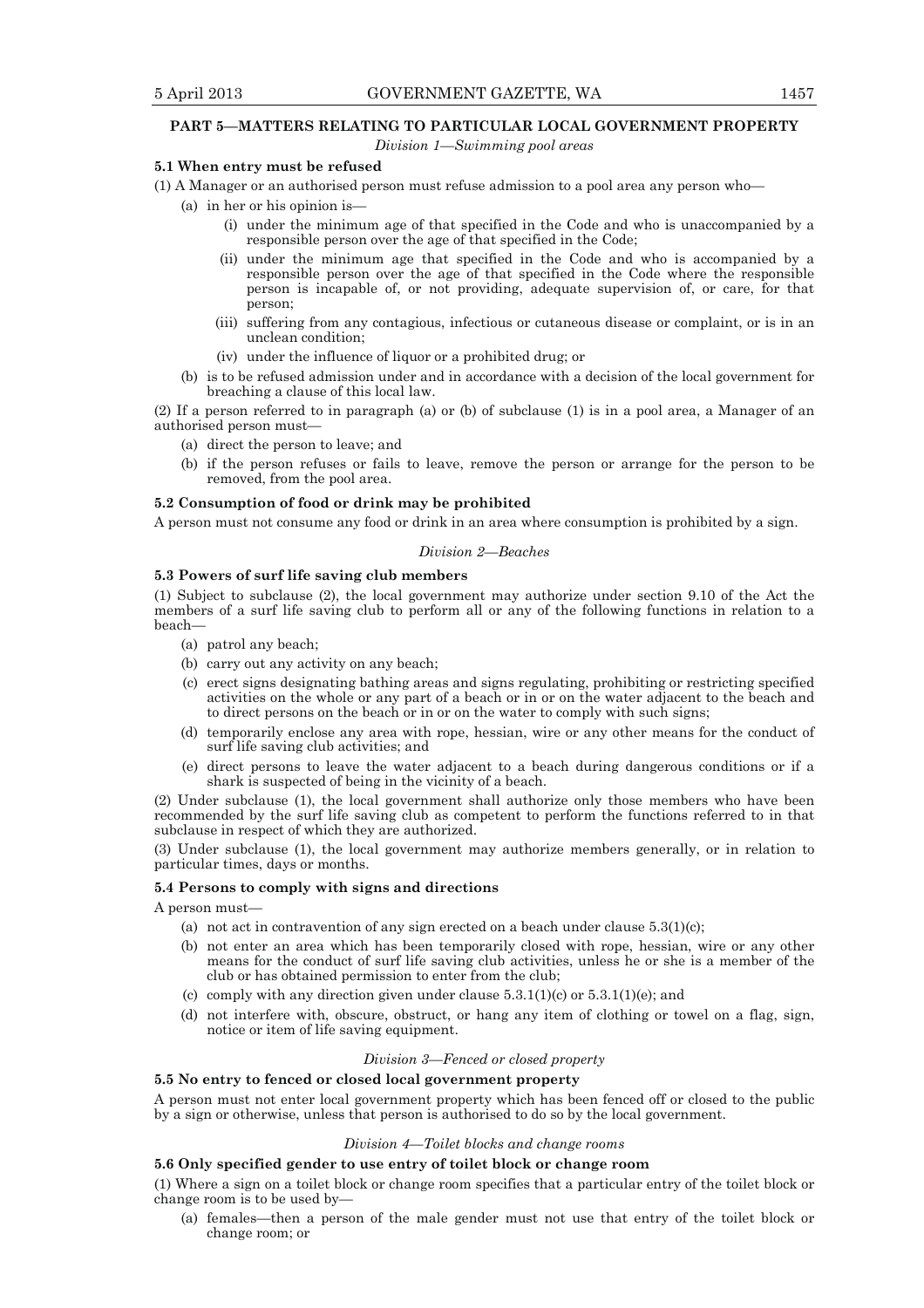- (b) males—then a person of the female gender must not use that entry of the toilet block or change room;
- (c) families—then, where the toilet block or change room is being used by a family, only an immediate member of that family may use that entry of the toilet block or change room.

(2) Paragraphs (a) and (b) of subclause (1) do not apply to a child, when accompanied by a parent, guardian or care giver, where the child is—

- (a) under the age of 7 years; or
- (b) otherwise permitted by an authorised person to use the relevant entry.

## **5.7 Use of shower facilities**

A person may use a shower facility in change rooms only on condition that—

- (a) the facilities must be used by the person only for the purposes of cleansing and washing themselves;
- (b) use of the facilities must be restricted to a maximum period of 15 minutes, or such lesser time as required by an attendant; or
- (c) the facilities must not be used for the purposes of laundering or washing any clothing or other articles.

## *Division 5—Aerodrome (airport)*

## **5.8 Interpretation**

(1) In this Division—

*Aerodrome* means all that land comprising the Shire of Ashburton location 16.

- *Airport* has the same meaning as Aerodrome.
- *Airport Manager* means the person for the time being employed by the local government to control and manage the aerodrome.
- (2) This Division applies only to aerodromes which are local government property.

### **5.9 When entry must be refused**

(1) A Manager or authorised person must refuse admission an aerodrome area to any person who—

- (a) in her or his opinion—
	- (i) is under the influence of liquor, where the influence of liquor will make the persons presence on the aerodrome dangerous to themselves or to other persons, or offensive to others, or otherwise undesirable; or
	- (ii) is under the influence of a prohibited drug;
- (b) is to be refused admission by the local government for breaching a clause of this local law.

(2) If a person referred to in paragraph (a)(i) or (a)(ii) of subclause (1) is in an aerodrome area, a Manager or authorised person must—

- (a) direct the person to leave; and
- (b) if the person refuses, or fails to leave, remove the person or arrange for the person to be removed from the Aerodrome.

### **5.10 Access of animals restricted**

(1) A person shall not bring an animal on to an aerodrome unless—

- (a) the person is a person referred to in section 8 of the *Dog Act 1976* acting in accordance with that provision;
- (b) the animal is being air freighted from the aerodrome;
- (c) the animal has been air freighted to the aerodrome; or
- (d) the person is authorised to do so by the local government.

(2) A person in charge of an animal shall keep the animal under control and shall not allow it to wander at large on the aerodrome.

(3) If an animal is at any time on an aerodrome in contravention of subclause (2), in addition to the person specified in that subclause, the owner of the animal at that time commits an offence against subclause (2).

## *Division 6—Golf course*

#### **5.11 Interpretation**

In this Division—

- *controller* means the person appointed by the local government to direct, control and manage a golf course;
- *golf course* means that portion of a golf course reserve which is laid out as a golf course and includes all tees, fairways, greens, practice tees, practice fairways, practice greens and any driving range; and
- *golf course reserve* means the local government property described in Schedule 3 and includes all buildings, structures, fittings, fixtures and equipment on that land.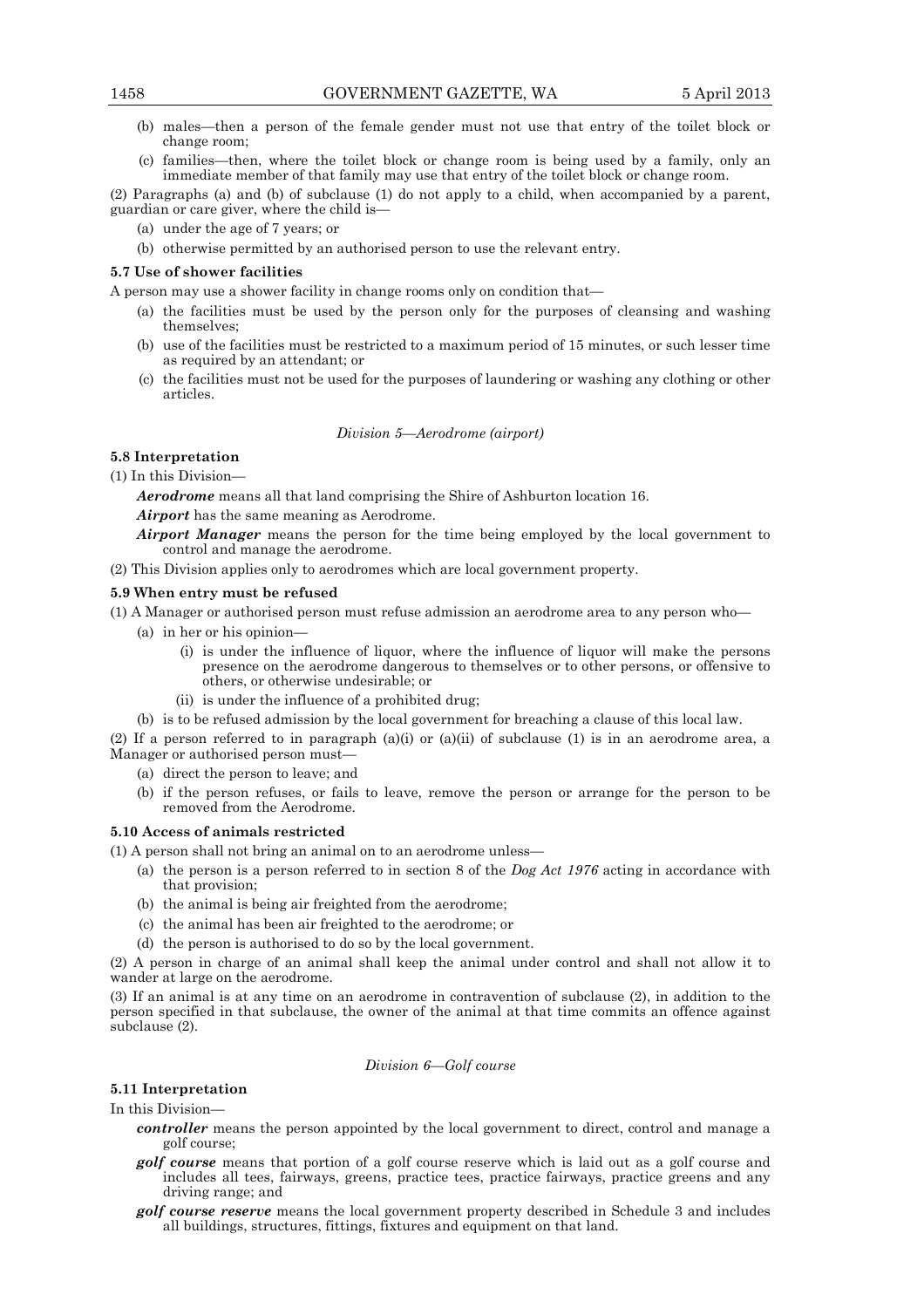## **5.12 Observance of special conditions of play**

While on a golf course, every player shall observe and comply with a—

- (a) direction of a controller in respect of any special conditions of play; and
- (b) requirement of any notice erected to direct or control play.

## **PART 6—FEES FOR ENTRY ON TO LOCAL GOVERNMENT PROPERTY**

#### **6.1 No unauthorised entry to function**

(1) A person shall not enter local government property on such days or during such times as the property may be set aside for a function for which a charge for admission is authorised, except—

- (a) through the proper entrance for that purpose; and
- (b) on payment of the fee chargeable for admission at the time.

(2) The local government may exempt a person from compliance with subclause (1)(b).

## **PART 7—JETTIES AND BRIDGES**

#### **7.1 Interpretation**

(1) This Part only applies to bridges and jetties which are local government property.

(2) In this Part—

*jetty* means any jetty, pier, wharf or landing place which is local government property.

#### **7.2 Application for consent and application fee**

(1) Where a person is required to obtain the consent of the local government under this Part, the person is to apply for that consent in the manner required by the local government.

(2) The local government may require an application for consent made under subclause (1) to be accompanied by a fee.

(3) If an application for consent is not made in the manner required by the local government or the fee which is to accompany that application is not paid, the local government may refuse to consider the application for consent.

(4) The local government shall give its decision on an application for consent, in writing to the person who applied for that consent.

(5) Where a fee is referred to in this Part, the fee must be imposed and determined by the local government under and in accordance with sections 6.16 to 6.19 of the Act.

### **7.3 When use of jetty is prohibited**

A person shall not land at, use or go on any part of a jetty which is—

- (a) under construction or repair; or
- (b) closed,

unless that person has first obtained the consent of the local government.

## **7.4 Method of mooring boat**

A person in control of a boat shall not moor or make fast the boat to a jetty, or to any part of the jetty, except to such mooring piles, ring bolts or other fastenings as are provided.

### **7.5 When boat may remain moored**

A person in control of a boat shall not moor or make fast the boat to a jetty unless—

- (a) he boat is in distress and then only to effect the minimum repairs necessary to enable the boat to be moved elsewhere;
- (b) the embarking or disembarking of passengers is in progress, and then not for a consecutive period exceeding 2 hours without the prior consent of the local government;
- (c) where the boat is used at that time for commercial purposes, the person has first paid the fee (if any) for such mooring or making fast to the local government.

## **7.6 Authorised person may order removal of boat**

Notwithstanding anything to the contrary in this Part, a person in control of a boat moored or fastened to or alongside a jetty shall remove it immediately upon being directed to do so by an authorised person.

#### **7.7 Restrictions on launching**

A person shall not launch a boat from or over any jetty (other than a boat ramp) unless she or he has first obtained the consent of the local government.

## **7.8 Limitations on fishing**

A person shall not—

- (a) fish from a jetty or a bridge so as to obstruct or interfere with the free movement of a boat approaching or leaving the jetty or the bridge or so as to unreasonably interfere with the use of the jetty or the bridge by any other person; or
- (b) hang or spread a fishing net from, on or over any part of a jetty or a bridge.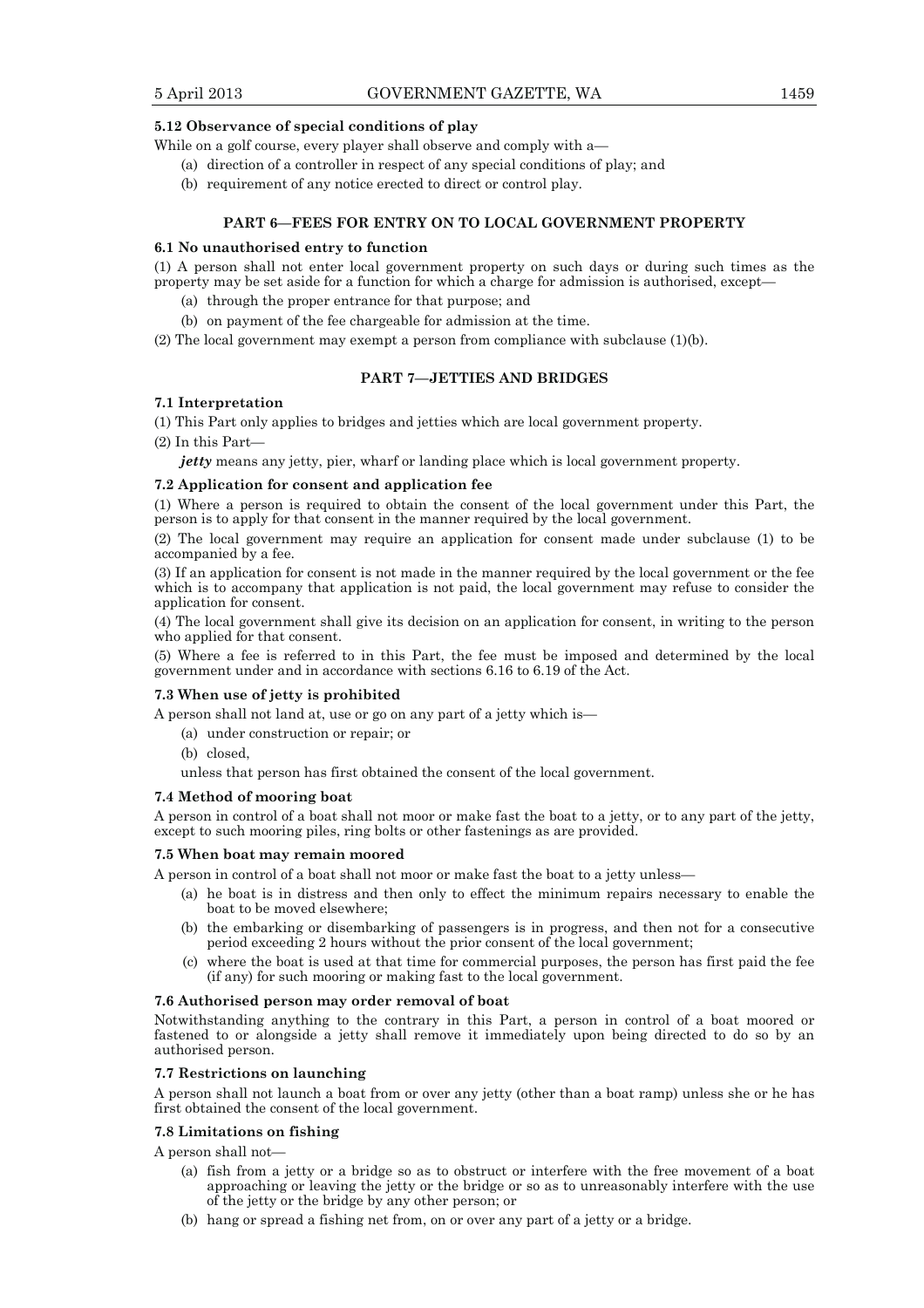## **PART 8—OBJECTIONS AND REVIEW**

## **8.1 Objections and Review**

Division 1 of Part 9 of the Act and Regulation 33 of the General Regulations applies to a decision under this local law—

- (a) to grant a person a permit or consent under this local law; or
- (b) to renew, vary, or cancel a permit or consent that a person has under this local law.

## **PART 9—MISCELLANEOUS**

### **9.1 Authorised person to be obeyed**

A person on local government property shall obey any lawful direction of an authorised person and shall not in any way obstruct or hinder an authorised person in the execution of her or his duties.

### **9.2 Persons may be directed to leave local government property**

An authorised person may direct a person to leave, or temporarily suspend a person from, local government property where she or he reasonably suspects that the person has contravened a provision of any written law.

## **9.3 Disposal of lost property**

An article left on any local government property, and not claimed within a period of 3 months, may be disposed of by the local government in any manner it thinks fit.

## **9.4 Liability for damage to local government property**

(1) Where a person unlawfully damages local government property, the local government may by notice in writing to that person require that person within the time required in the notice to, at the option of the local government, pay the costs of—

(a) reinstating the property to the state it was in prior to the occurrence of the damage; or

(b) replacing that property.

(2) On a failure to comply with a notice issued under subclause (1), the local government may recover the costs referred to in the notice as a debt due to it.

## **PART 10—ENFORCEMENT**

# **10.1 Offence to fail to comply with notice**

Whenever the local government gives a notice under this local law requiring a person to do any thing, if a person fails to comply with the notice, that person commits an offence.

### **10.2 Local government may undertake requirements of notice**

Where a person fails to comply with a notice referred to in clause 10.1, the local government may do the thing specified in the notice and recover from the person to whom the notice was given, as a debt, the costs incurred in so doing.

### **10.3 Offences and general penalty**

(1) Any person who fails to do anything required or directed to be done under this local law, or who does anything which under this local law that person is prohibited from doing, commits an offence.

(2) Any person who commits an offence under this local law is liable, upon conviction, to a penalty not exceeding \$5,000, and if the offence is of a continuing nature, to an additional penalty not exceeding \$500 for each day or part of a day during which the offence has continued.

# **10.4 Prescribed offences**

(1) An offence against a clause specified in Schedule 1 is a prescribed offence for the purposes of section 9.16(1) of the Act.

(2) The amount of the modified penalty for a prescribed offence is that specified adjacent to the clause in Schedule 1.

(3) For the purpose of guidance only, before giving an infringement notice to a person in respect of the commission of a prescribed offence, an authorised person should be satisfied that—

- (a) commission of the prescribed offence is a relatively minor matter; and
- (b) only straightforward issues of law and fact are involved in determining whether the prescribed offence was committed, and the facts in issue are readily ascertainable.

### **10.5 Form of notices**

(1) For the purposes of this local law—

- (a) where a vehicle is involved in the commission of an offence, the form of the notice referred to in section 9.13 of the Act is that of Form 1 in Schedule 1 of the Regulations;
- (b) the form of the infringement notice given under section 9.16 of the Act is that of Form 2 in Schedule 1 of the Regulations; and
- (c) the form of the notice referred to in section 9.20 of the Act is that of Form 3 in Schedule 1 of the Regulations.

(2) Where an infringement notice is given under section 9.16 of the Act in respect of an alleged offence against clause 2.4, the notice is to contain a description of the alleged offence.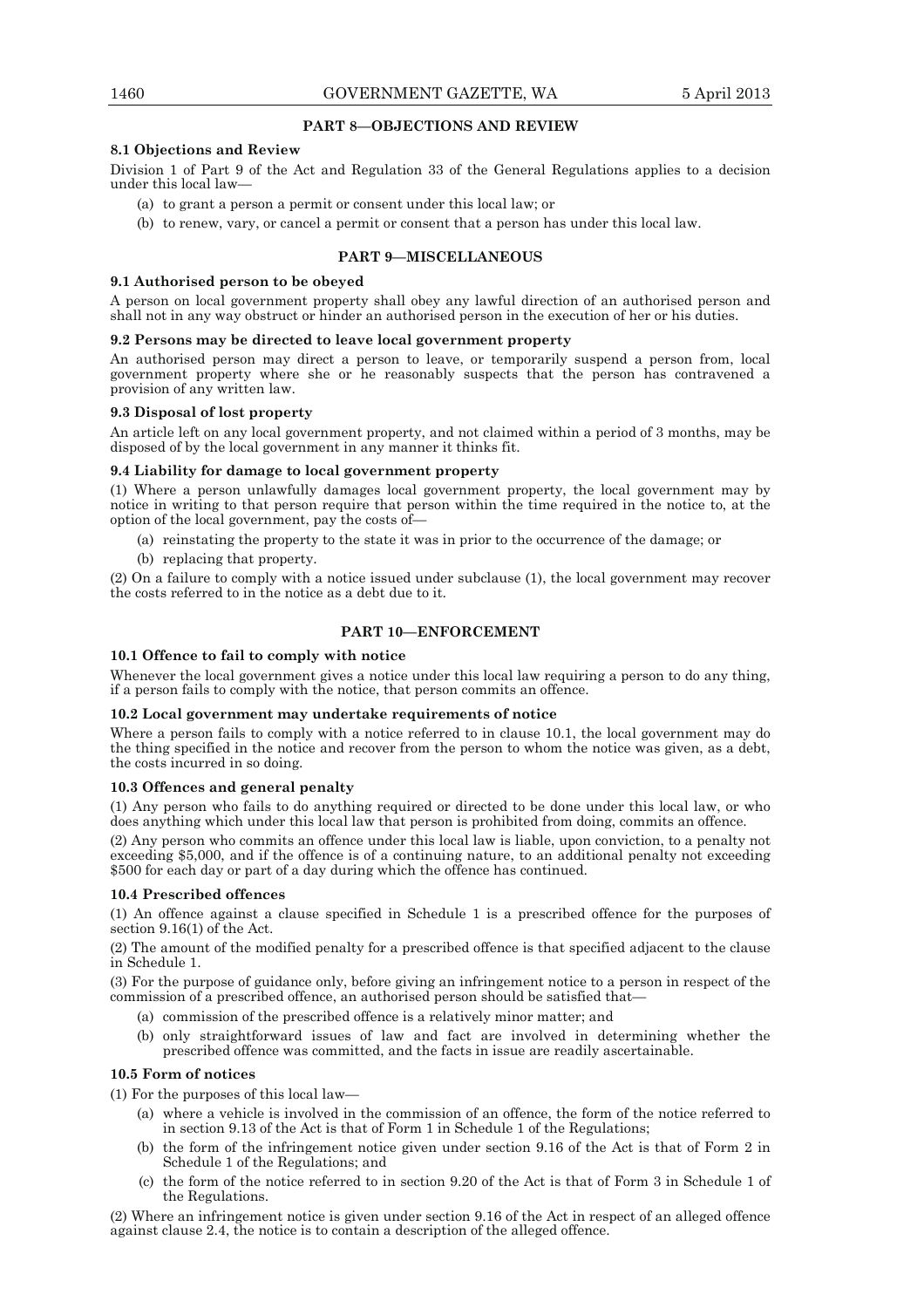# **10.6 Impounding of goods**

Provisions dealing with the power to impound goods that are involved in a contravention, including a contravention of this local law, are contained in the Act and Regulations.

# **10.7 Evidence of a determination**

(1) In any legal proceedings, evidence of a determination may be given by tendering the register referred to in clause 2.5 or a certified copy of an extract from the register.

(2) It is to be presumed, unless the contrary is proved, that the determination was properly made and that every requirement for it to be made and have effect has been satisfied.

————

(3) Subclause (2) does not make valid a determination that has not been properly made.

# *Schedule 1*  PRESCRIBED OFFENCES (Clause 10.4)

| Clause  | Description                                                                              | Modified<br>Penalty<br>\$ |
|---------|------------------------------------------------------------------------------------------|---------------------------|
| 2.4     | Failure to comply with determination                                                     | 125                       |
| 3.6     | Failure to comply with conditions of permit                                              | 125                       |
| 3.13(1) | Failure to obtain a permit                                                               | 125                       |
| 3.14(3) | Failure to obtain permit to camp outside a facility                                      | 125                       |
| 3.15(1) | Failure to obtain permit for liquor                                                      | 125                       |
| 3.16    | Failure of permit holder to comply with responsibilities                                 | 125                       |
| 4.1     | Behaviour which interfered with others                                                   | 125                       |
| 4.2(1)  | Behaviour detrimental to property                                                        | 350                       |
| 4.3(1)  | Taking or injuring fauna                                                                 | 350                       |
| 4.4(1)  | Removing or damaging any flora                                                           | 350                       |
| 4.5     | Under influence of liquor or prohibited drug                                             | 125                       |
| $5.2\,$ | Consuming food or drink in prohibited area                                               | 125                       |
| 5.4     | Failure to comply with sign or direction on beach                                        | 125                       |
| 5.5     | Unauthorised entry to fenced or closed local government property                         | 125                       |
| 5.6     | Gender not specified using entry of toilet block or change room                          | 125                       |
| 5.10(1) | Unauthorised presence of animal on aerodrome                                             | 350                       |
| 5.10(2) | Animal wandering at large on aerodrome-person in charge                                  | 350                       |
| 5.10(3) | Animal wandering at large on aerodrome-owner                                             | 350                       |
| 5.12    | Failure to comply with direction of controller or notice on golf course                  | 125                       |
| 6.1(1)  | Unauthorised entry to function on local government property                              | 125                       |
| 7.3     | Unauthorised use of any part of jetty which is closed or under repair<br>or construction | 125                       |
| 7.4     | Mooring of boats in unauthorised manner                                                  | 125                       |
| 7.5     | Unauthorised mooring of a boat to jetty                                                  | 125                       |
| 7.6     | Failure to remove moored boat on direction of authorised person                          | 125                       |
| 7.7     | Launching of boat from jetty without consent                                             | 125                       |
| 7.8     | Fishing from jetty or bridge so as to obstruct a boat or another<br>person               | 125                       |
| 9.1     | Failure to obey lawful direction of an authorised person on local<br>government property | 125                       |
| 10.1    | Failure to comply with notice                                                            | 250                       |

*Schedule 2*  GOLF COURSE RESERVE

————

(Clause 5.11)

The golf course reserve referred to in Part 5 Division 6 of this local law is described below— Reserve 37453—Mountain View Golf Course, East Road, Tom Price WA 6751.